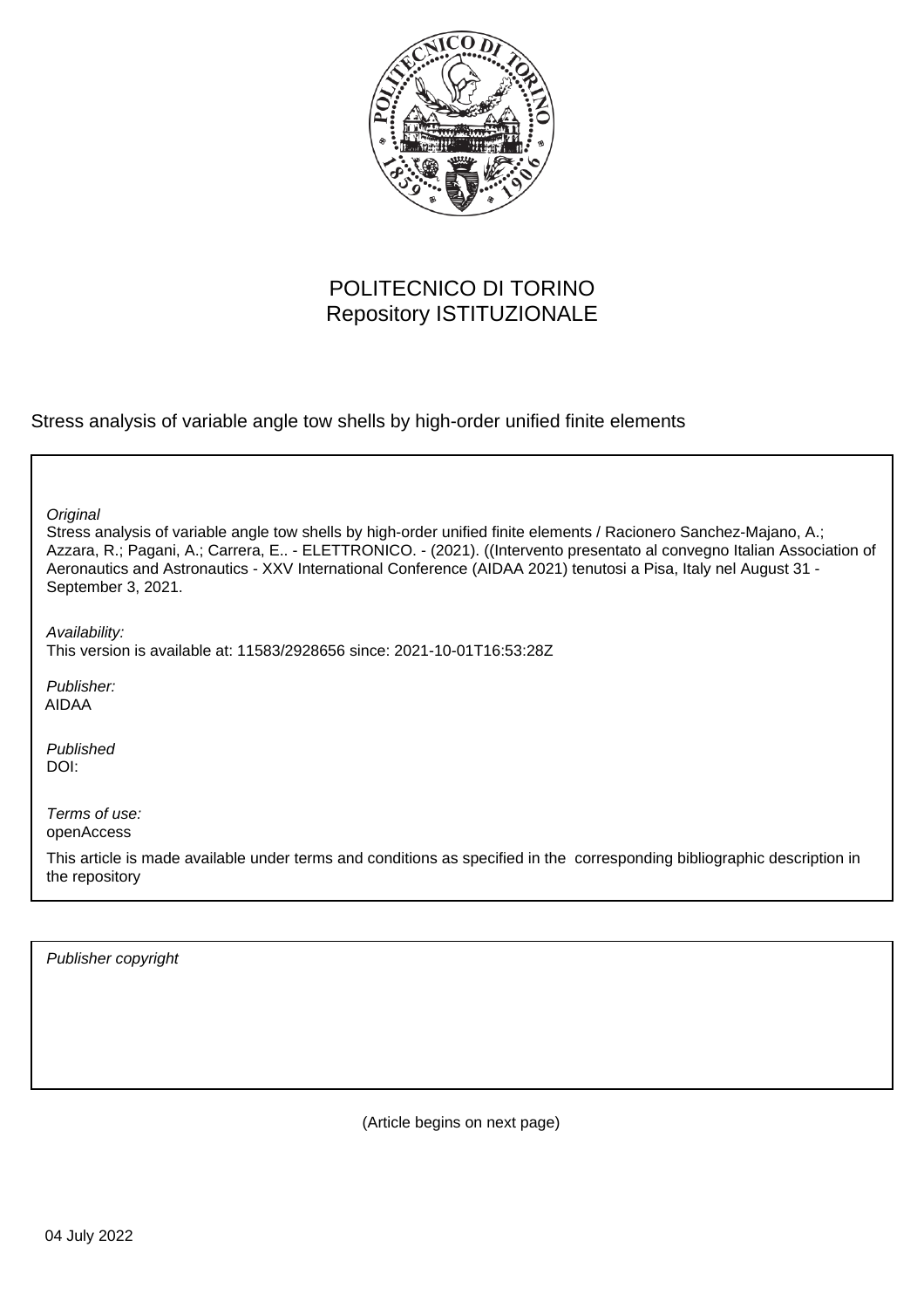

## **STRESS ANALYSIS OF VARIABLE ANGLE TOW SHELLS BY HIGH-ORDER UNIFIED ELEMENTS**

A. R. Sanchez-Majano<sup>1\*</sup>, R. Azzara<sup>1</sup>, A. Pagani<sup>1</sup>, E. Carrera<sup>1</sup>

<sup>1</sup>Mul2 Group, Department of Mechanical and Aerospace Engineering, Politecnico di Torino, Corso Duca degli Abruzzi 24, 10129 Torino

\*alberto.racionero@polito.it

## **ABSTRACT**

*Variable Angle Tow (VAT) composite components constitute a family of laminated structures in which the fibre orientation varies point-wise within the ply. VAT are commonly obtained by means of additive manufacturing techniques such as Automated Fibre Placement (AFP) [1], that allows to create curvilinear paths while placing pre-impregnated tows. In the recent VAT literature, this sort of composites have been studied for the case laminated plates and beams [2-3], being almost residual their application to shells, as far as the authors concern. In order to study the mechanical behaviour of such structures, Carrera Unified Formulation (CUF) [4] is utilised to obtain the numerical structural models. The potential of CUF resides in its capacity of choosing the degree of accuracy, i.e., the order of the structural model as input of each analysis. Particularly, CUF has been applied to a large spectre of mechanical problems, among which the reader can find some studies regarding shell [5] and VAT structures [6]. This work aims to address the influence of the parameters used to describe the variable fibre angle orientation on the through-the-thickness stress distribution of laminated composite shells.*

**Keywords:** Variable Angle Tow, Composite Shells, Unified formulation

## **1 UNIFIED ELEMENTS FOR VAT SHELLS**

## **1.1 Preliminary considerations**



Figure 1. Graphical representation of a shell-like structure.

<span id="page-1-0"></span>The analysis of VAT shell structures is carried out with refined shell models. A shell is a 2D structural element where the thickness is negligible in comparison with the other dimensions. In this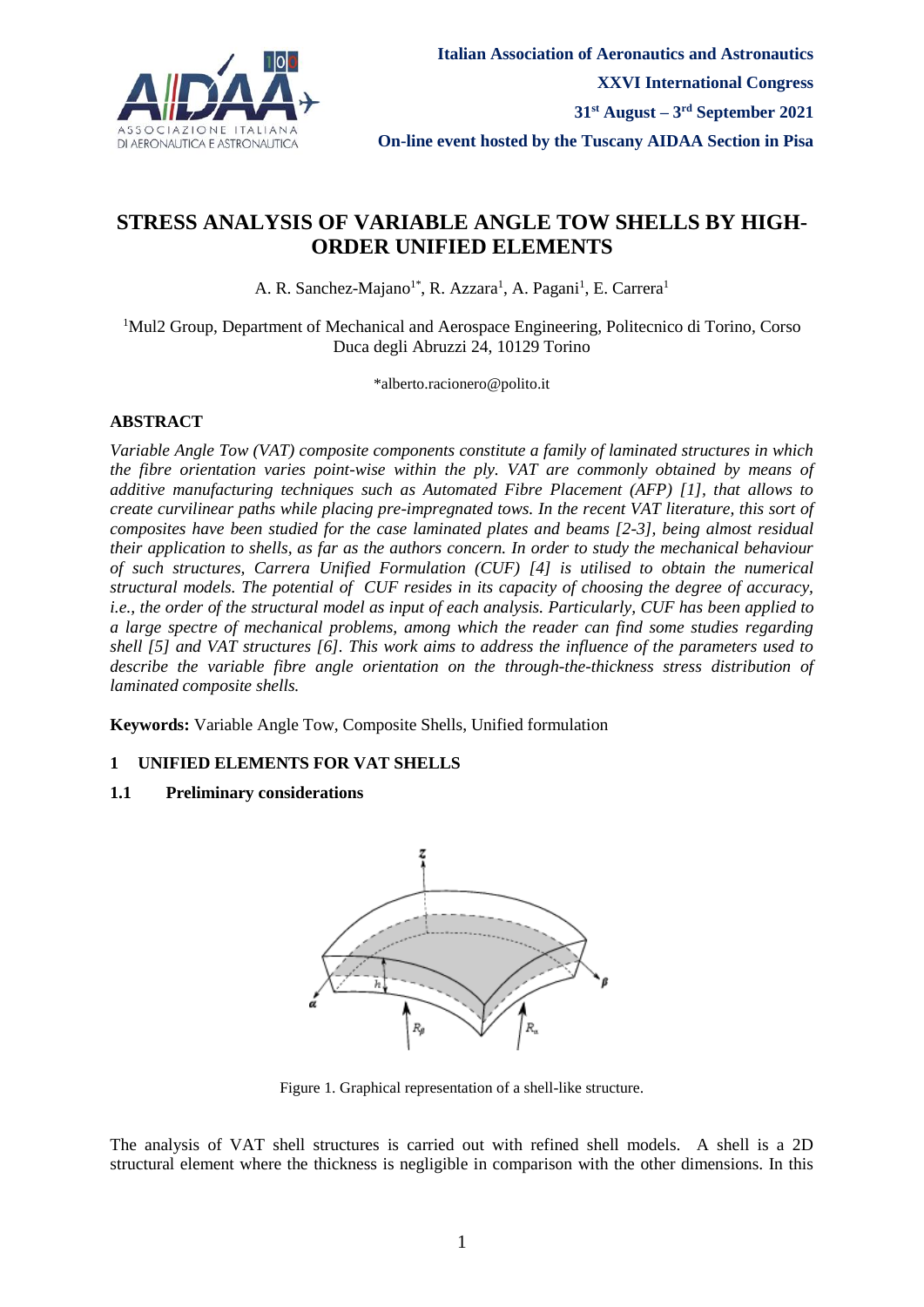work, an orthogonal curvilinear reference system  $(\alpha, \beta, z)$  is employed (see [Figure 1](#page-1-0)). The transposed displacement, strain and stress vectors for layer  $k$  of the multi-layered shell can be written as:

$$
u^{k} = \{u_{\alpha}^{k}, u_{\beta}^{k}, u_{z}^{k}\}T
$$
\n
$$
\varepsilon = \{\varepsilon_{\alpha\alpha}^{k}, \varepsilon_{\beta\beta}^{k}, \varepsilon_{zz}^{k}, \varepsilon_{\alpha z}^{k}, \varepsilon_{\beta z}^{k}, \varepsilon_{\alpha \beta}^{k}\}T
$$
\n
$$
\sigma = \{\sigma_{\alpha\alpha}^{k}, \sigma_{\beta\beta}^{k}, \sigma_{zz}^{k}, \sigma_{\alpha z}^{k}, \sigma_{\beta z}^{k}, \sigma_{\alpha \beta}^{k}\}T
$$
\n(1)

Strains and displacements are related by means of the geometrical relationships which, for the sake of brevity, are not reported in this paper but can be found in the shell literature [7]. Then, using the constitutive equations, stresses can be calculated as:

$$
\boldsymbol{\sigma}^k = \mathcal{C}^k \boldsymbol{\varepsilon}^k \tag{2}
$$

where  $C^k$  is the material elastic matrix. Note that, for the case of composite structures, matrix  $C^k$  has to be rotated to the global reference system through the rotation matrix  $T$ . This matrix changes pointwise for the case of VAT. That is, the material elastic matrix in the global reference frame is calculated as:

$$
\tilde{C}^k = T(\alpha, \beta)^T C^k T(\alpha, \beta) \tag{3}
$$

In this work, the local fibre angle orientation is supposed to vary linearly along direction  $\alpha'$  as

$$
\theta(\alpha') = \Phi + T_0 + \frac{T_1 - T_0}{d} |\alpha'| \tag{4}
$$

in which  $T_0$  is the initial fibre orientation,  $T_1$  is the final fibre orientation, d is the length along which the fibre orientation varies, and  $\alpha' = \alpha \cos(\Phi) + \beta \sin(\Phi)$ . The reader is invited to read the work by [8] for further information.

#### **1.2 Kinematic assumptions**

In the framework of CUF, the refinement of the theory is considered as input of the analysis. Therefore, low to high-order models can be created in a hierarchic and unified manner. The 3D field of displacement can be expressed as an arbitrary through-the-thickness expansion of the in-plane variables as:

$$
\boldsymbol{u}^{k}(\alpha,\beta,z)=F_{\tau}^{k}(z)\boldsymbol{u}_{\tau}^{k}(\alpha,\beta)
$$
\n(5)

where  $\tau = 1, ..., M$  represents the number of terms considered in the thickness expansion  $F_{\tau}(z)$ , and  $u_{\tau}^{k}$  is the generalized displacement vector that depends on the in-plane coordinates. In the literature, Equivalent Single Layer (ESL) and Layer-wise (LW) theories are typically employed for the characterisation of the stress state of composite shells. Due to paper constraints, these expansion families are not reported in this manuscript, but can be found in [4].

Then, the Finite Element Method (FEM) can be used to approximate the in-plane generalised displacement vector by means of the shape functions  $N_i(\alpha, \beta)$  as: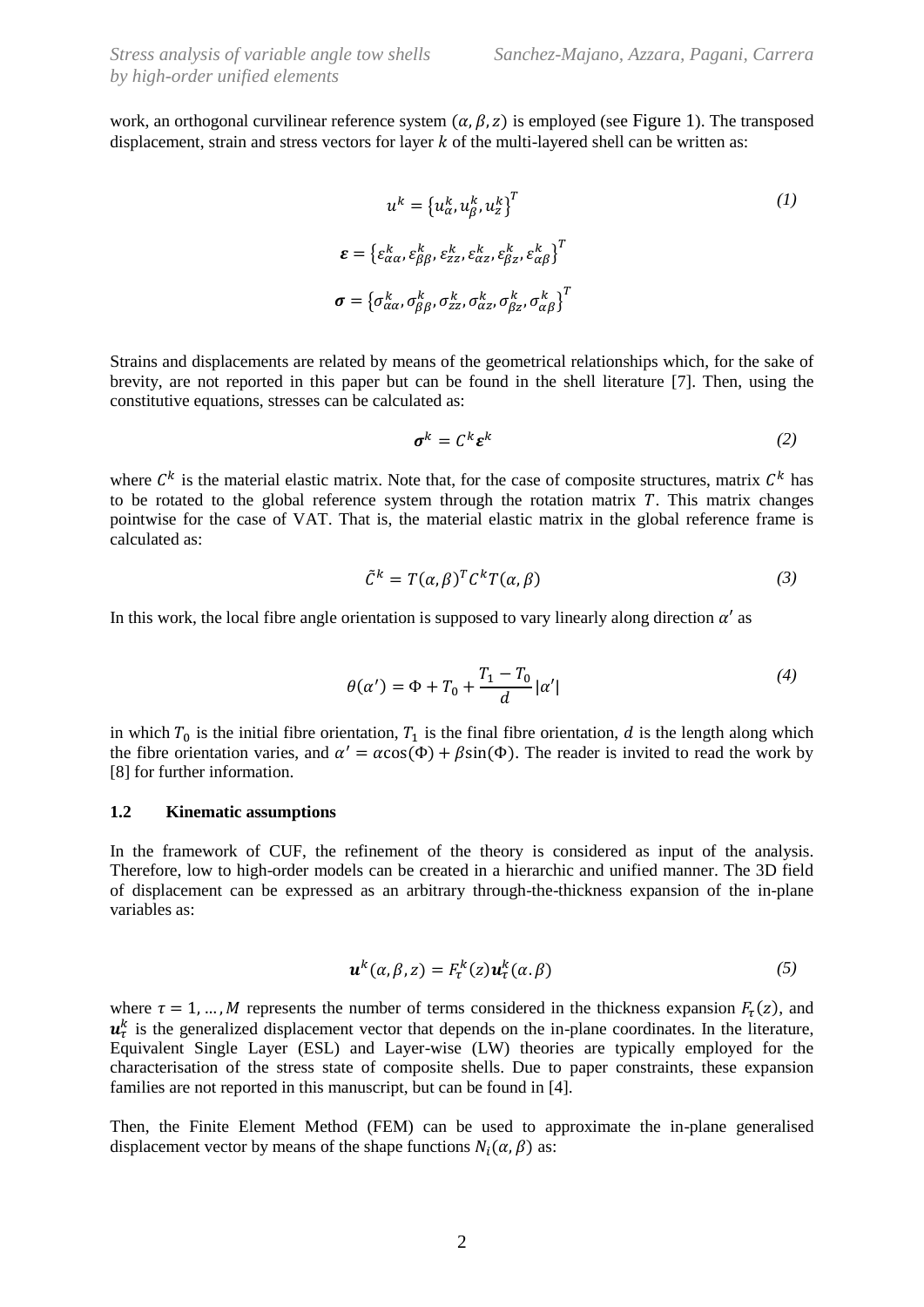$$
\boldsymbol{u}_{\tau}^{k}(\alpha,\beta)=N_{i}(\alpha,\beta)\boldsymbol{q}_{\tau i}
$$
\n(6)

in which  $q_{\tau i}$  denotes the unknown nodal variables and  $i = 1, ..., N_n$ , where  $N_n$  is the number of nodes per element, and *i* indicates summation. Derivation of the governing equations is omitted for brevity, but can be found in [6].

#### **2 NUMERICAL RESULTS**

In this section, two numerical assessments are presented. First, a verification of the present modelling approach against commercial software Abaqus is conducted. Then, the influence of the parameters in Eq. 4 is addressed for the case of a curved VAT shell panel. The material properties of these two numerical examples are gathered in [Table 1.](#page-3-0)

| Case            | $E_{11}$ [GPa] | $E_{22}$ [GPa] | $v_{12}$ $\lbrack - \rbrack$ | $v_{23}$ L. | $G_{12}$ [GPa] | $G_{23}$ [GPa] |
|-----------------|----------------|----------------|------------------------------|-------------|----------------|----------------|
| Flat panel      | 143.11         | 9.64           | 0.252                        | 0.349       | 6.09           | 3.12           |
| Curved<br>panel | 3.30           | 1.10           | 0.25                         | 0.25        | 0.66           | 0.66           |

|  | Table 1. Elastic properties of the materials employed for the different numerical cases. |  |
|--|------------------------------------------------------------------------------------------|--|
|  |                                                                                          |  |

#### <span id="page-3-0"></span>**2.1 VAT flat panel**

First, a VAT flat panel is analysed against commercial software. The plate is clamped on its four edges and the stacking sequence is  $\theta = [0 \lt 90.45 > 0 \lt 0.45 >]$ . A uniform  $P_z = 10$  kPa pressure is exerted on the top surface. The dimensions of the plate can be appreciated in [Figure 2.](#page-3-1) Stress magnitudes are computed at point  $Q \equiv (0.25, 0.25)$  m.



Figure 2. Illustration of the VAT flat panel.

<span id="page-3-1"></span>A mesh convergence analysis was first conducted until the results provided by the current approach are in agreement with the ones provided by the commercial software. These results are available in [Figure 3.](#page-4-0) According to this figure, a 14x14 mesh, conformed by quadratic Q9 elements, is necessary to retrieve an accurate evaluation of the stress state. However, in [Figure 3.](#page-4-0)b, evident differences between both models appear. The commercial code is not able to provide a null value of the transverse shear at the bottom and top of the laminate, whilst the proposed method does. This might be due to the way in which fibre orientation is imposed in both models: in the commercial one, a constant fibre orientation per element is provided, while the current method varies at the integration points of the structure.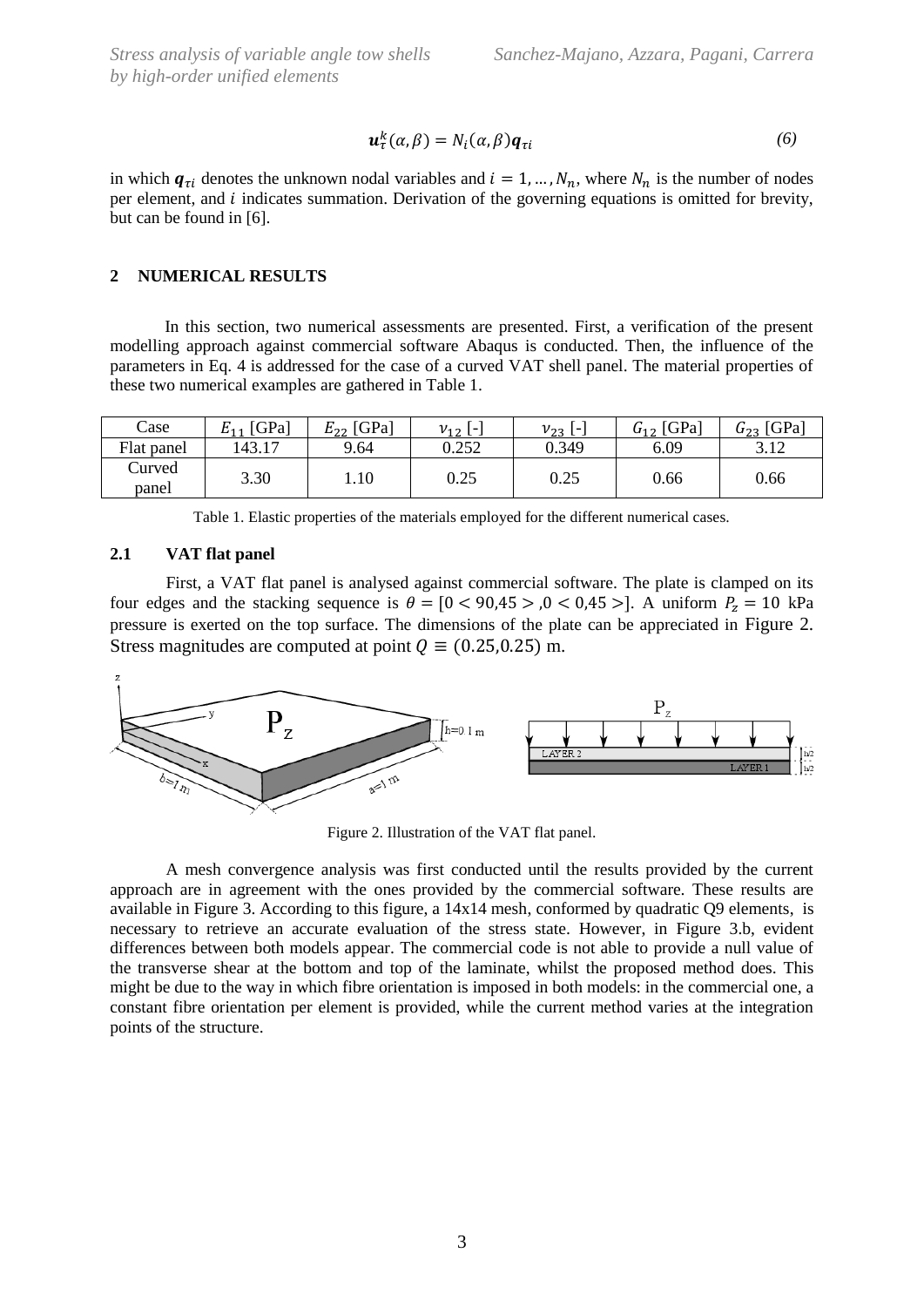*Stress analysis of variable angle tow shells Sanchez-Majano, Azzara, Pagani, Carrera by high-order unified elements*



<span id="page-4-0"></span>Figure 3. Through-the-thickness representation of the stress components at point Q for the flat panel case. (a)  $\sigma_{zz}$ ; (b)  $\sigma_{yz}$ .

#### **2.2 VAT curved panel**



Figure 4. Representation of the VAT curved panel.

<span id="page-4-1"></span>A VAT shell is studied in the following. The shell is hinged on its lateral edges and a concentrated load  $F_z = 200$  N is applied at the centre point. The stacking sequence of the laminated structure is  $\theta = [90 < 30.0 > 0.0 < 30.0 > 0.90 < 30.0 > ]$ . The shell dimensions are gathered in [Figure 4.](#page-4-1) The stresses are evaluated at points  $S = (254,127)$  mm and  $W = (127,127)$ mm.



<span id="page-4-2"></span>Figure 5. Through-the-thickness representation of the stress components at point S for the curved VAT panel. (a)  $\sigma_{\alpha\beta}$ ; (b)  $\sigma_{\beta z}$ .

Once the in-plane mesh convergence was carried out, yielding a 32x32 Q9 mesh needed for accurate results, the influence of the different expansion theories was addressed.